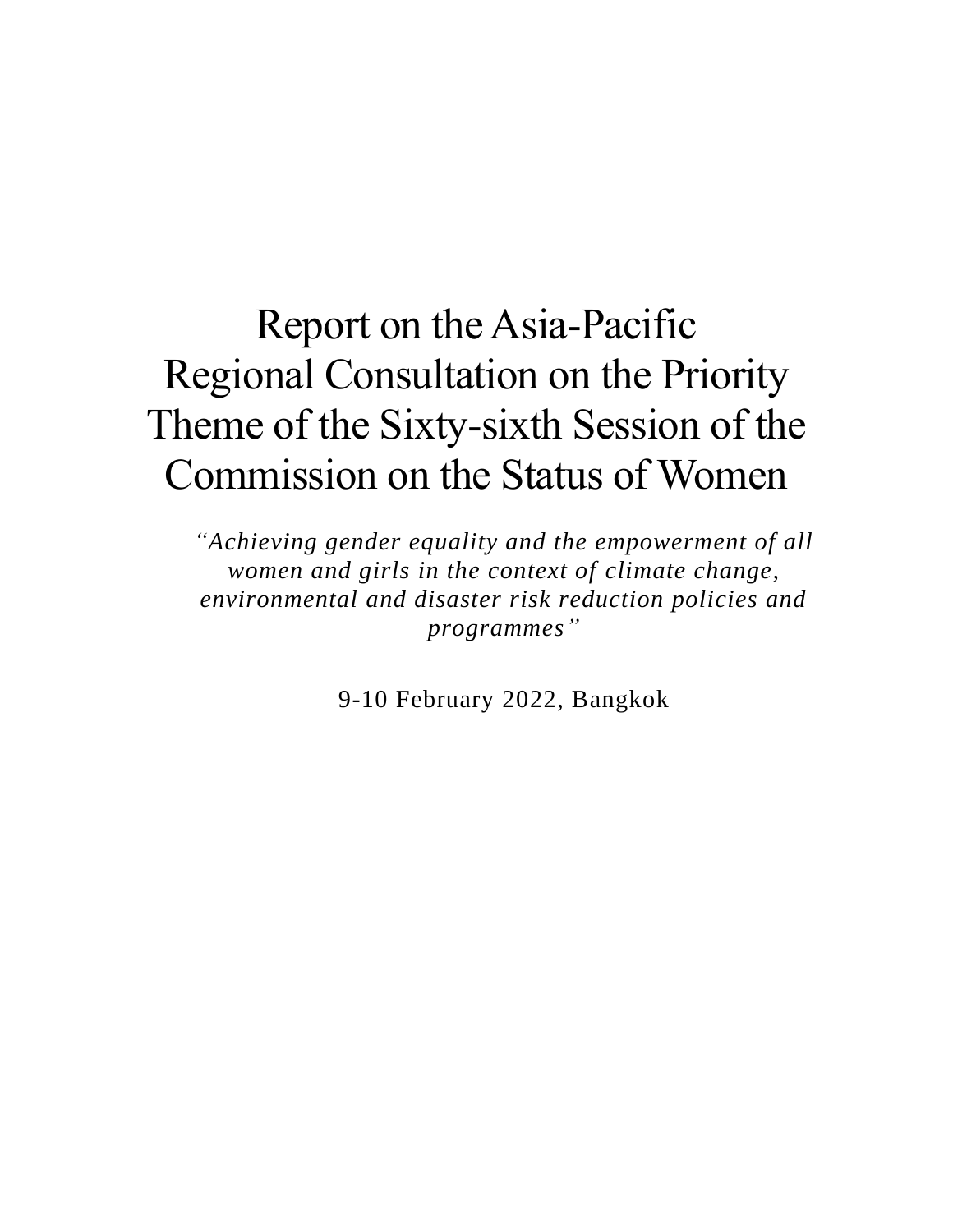# **Contents**

| I.   |                                                                                                                                                                                             |                                                                                                                                                                                    |
|------|---------------------------------------------------------------------------------------------------------------------------------------------------------------------------------------------|------------------------------------------------------------------------------------------------------------------------------------------------------------------------------------|
|      | A.                                                                                                                                                                                          |                                                                                                                                                                                    |
|      | <b>B.</b>                                                                                                                                                                                   |                                                                                                                                                                                    |
| II.  |                                                                                                                                                                                             |                                                                                                                                                                                    |
|      | A.                                                                                                                                                                                          |                                                                                                                                                                                    |
|      | <b>B.</b>                                                                                                                                                                                   | Session 1: Understanding the gendered impacts of climate change, environment                                                                                                       |
|      | C.                                                                                                                                                                                          | Session 2: Regional and national gender-transformative policies on climate change,                                                                                                 |
|      | D.                                                                                                                                                                                          | Session 3: Women as actors of climate change, environment management and disaster                                                                                                  |
|      | Ε.                                                                                                                                                                                          |                                                                                                                                                                                    |
| III. |                                                                                                                                                                                             |                                                                                                                                                                                    |
|      | Strengthen the linkage between gender, climate change, environment, and disaster risk<br>A.<br>reduction interventions (policy and programmatic) and broader social, economic, cultural and |                                                                                                                                                                                    |
|      | Β.                                                                                                                                                                                          | Improve data availability on the gendered risks and impacts of climate change,<br>environment degradation, and disasters to enhance inclusive and gender responsive policy         |
|      | $C_{\cdot}$                                                                                                                                                                                 | Demonstrate strong political commitment by carrying out concrete actions guided by<br>the acknowledgement of the rights, needs and priorities of women and marginalized groups. 12 |
|      | D.                                                                                                                                                                                          | Establish a comprehensive monitoring and accountability framework to evaluate<br>outcomes as a result of the integration of gender equality into climate action, disaster risk     |
|      | Е.                                                                                                                                                                                          | Transform social, economic, and financial systems to achieve resilient and sustainable                                                                                             |
|      | F.                                                                                                                                                                                          | Value, promote and amplify women's voices, agency, participation and leadership  14                                                                                                |
|      | G.                                                                                                                                                                                          | Support, invest in and utilise women's knowledge, skills and capacities 14                                                                                                         |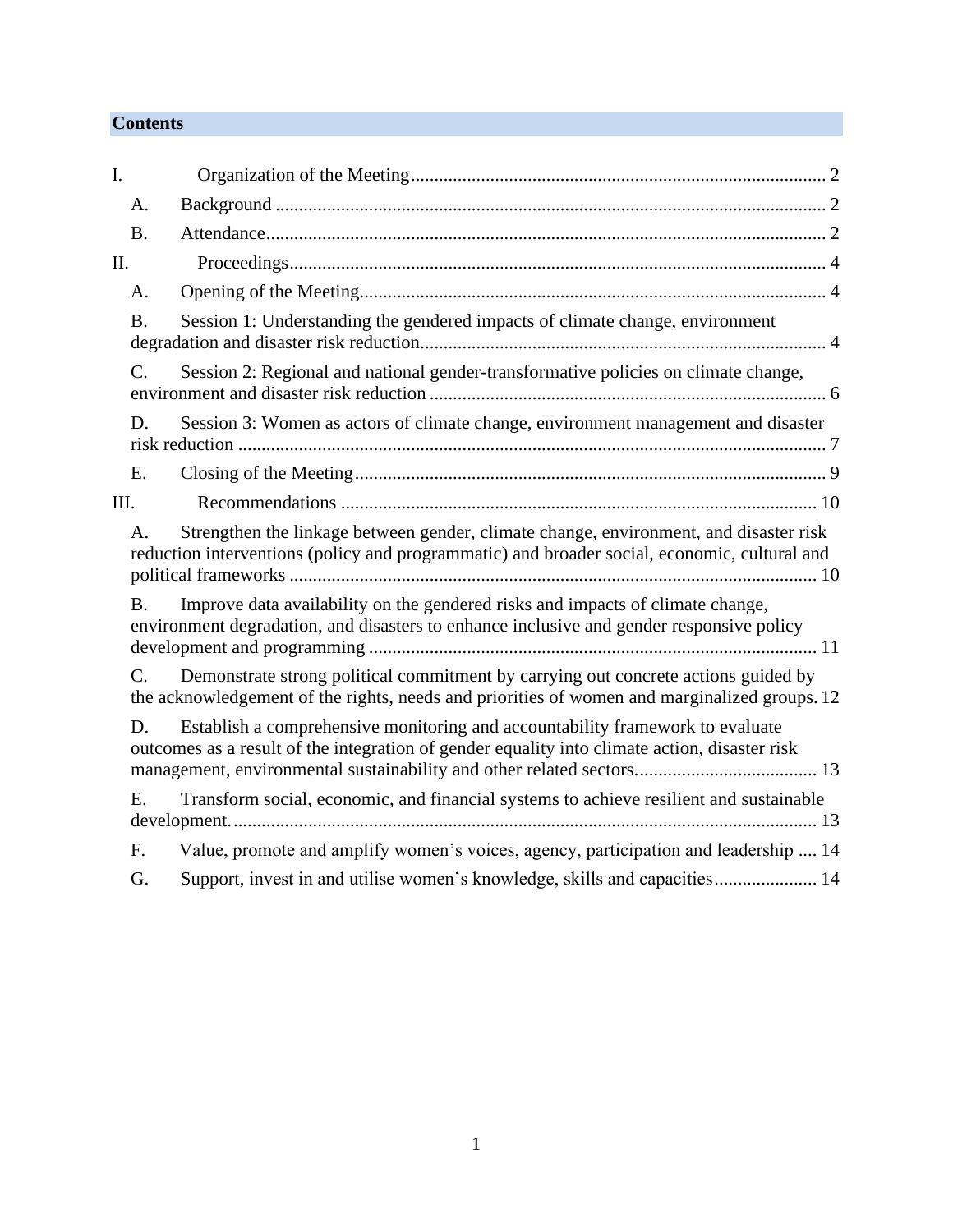# <span id="page-2-0"></span>**I. Organization of the Meeting**

### <span id="page-2-1"></span>**A. Background**

- 1. The Asia-Pacific Regional Consultation on the priority theme of the sixty-sixth session of the Commission on the Status of Women (CSW66) was jointly convened by the United Nations Economic and Social Commission for Asia and the Pacific (ESCAP) and the United Nations Entity for Gender Equality and the Empowerment of Women (UN Women) Regional Office for Asia and the Pacific, in collaboration with the United Nations Development Programme (UNDP), United Nations Office for Disaster Risk Reduction (UNDRR), United Nations Population Fund (UNFPA), United Nations Children's Fund (UNICEF) and the UN Environment Programme (UNEP) on 9 and 10 February 2022. Due to the COVID-19 pandemic, the session was held online, via the Zoom platform.
- 2. The priority theme was considered within the context of relevant international frameworks including the 2030 Agenda for Sustainable Development and the Sustainable Development Goals (SGDs); the Beijing Declaration and Platform for Action (and the 2019 Asia-Pacific Declaration on Advancing Gender Equality and Women's Empowerment: Beijing+25 Review in particular); the Paris Agreement on Climate Change; and the Sendai Framework for Disaster Risk Reduction 2015-2030.
- 3. The objectives of the Consultation were aligned with the priority theme of CSW66 and were meant to provide an opportunity for both state and non-state actors to consider possible areas for joint interventions (policy, programmatic) to address the intersectionality of gender equality, climate change, environment, and disaster risk reduction and management. The expected outcome was a set of recommendations to inform membership contributions to the Agreed Conclusions of CSW66.

# <span id="page-2-2"></span>**B. Attendance**

- 4. Representatives of the following Governments attended the Consultation:
	- Members of the 66<sup>th</sup> session of the Commission on the Status of Women from the Asia-Pacific region: Armenia, Australia, Bangladesh, India, Malaysia, Mongolia, Philippines.
	- Other Governments from the Asia-Pacific region: Cambodia; China; Cook Islands; Fiji; Georgia; Indonesia; Iran (Islamic Republic of); Kazakhstan; Kyrgyzstan; Macao, China; Malaysia; Maldives; Marshall Islands (the); Micronesia (Federated Sates of); Nepal; New Zealand; Pakistan; Palau; Samoa; Sri Lanka; Thailand; Timor-Leste; Turkey; Tuvalu; Uzbekistan; Vietnam.
	- Other Governments: Sweden.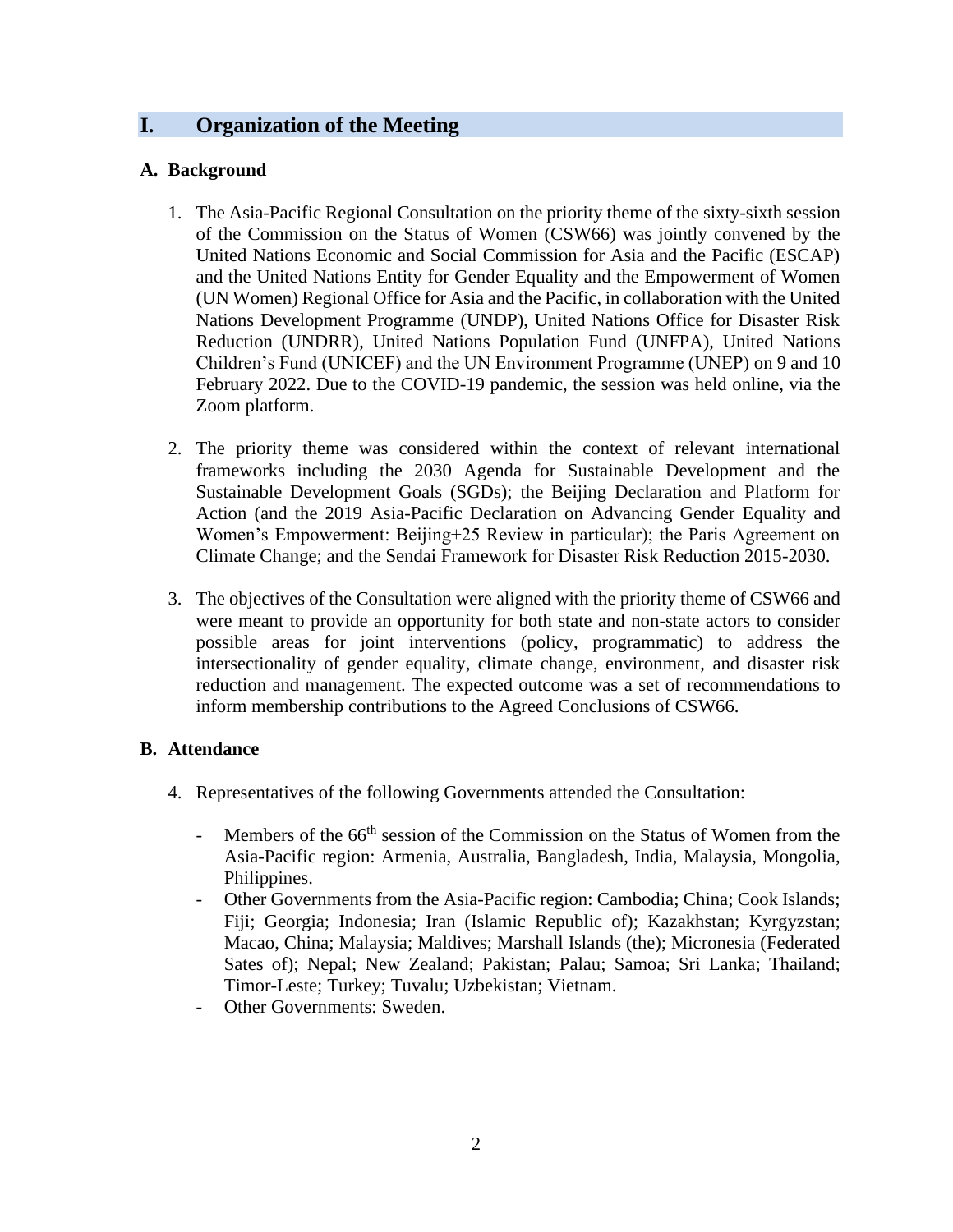- 5. Representatives from the following inter-governmental organisations attended the Consultation: Asian Development Bank (ADB); Association of Southeast Asian Nations (ASEAN); Pacific Community (SPC); Pacific Island Forum Secretariat and South Asian Regional Trade Union Council.
- 6. Representatives from the following offices of the United Nations Secretariat, funds, programmes, specialized agencies and other entities attended the Consultation: Economic and Social Commission for Asia and the Pacific (ESCAP); Food and Agriculture Organization of the United Nations (FAO); International Organization for Migration (IOM); United Nations Development Programme (UNDP); United Nations Environment Programme (UNEP); United Nations Human Rights Office of the High Commissioner (OHCHR); United Nations Office for Disaster Risk Reduction (UNDRR); United Nations Population Fund (UNFPA); and United Nations Entity for Gender Equality and the Empowerment of Women (UN Women).
- <span id="page-3-0"></span>7. Representatives of the following civil society organisations, and other entities attended the Consultation: ActionAid Bangladesh; ActionAid Cambodia; Alliance for Gender Inclusion in the Peace Process (AGIPP); Asia Pacific Alliance for Sexual and Reproductive Health and Rights; Asia Pacific Disability Constituency (APDC); Asia Pacific Forum on Women, Law and Development (APWLD); Asian NGO Coalition for Agrarian Reform and Rural Development (ANGOC); Asian-Pacific Resource and Research Centre for Women (ARROW); Astraea Lesbian Foundation for Justice; Bangladesh Mahila Parishad; Bill and Melinda Gates Foundation; Common Language; Cook Islands National Council of Women (CINCW); Dhinakaran; Duryog Nivaran (South Asia Network on DRR); Diverse Voices and Action for Equality; ECOnsult; Fiji Women's Rights Movement; Gender Equality Network; Gerakan Perempuan Peduli Indonesia (Indonesian Women Awareness Movement); Girl Up Indonesia; Hibiscus Foundation for Social Welfare; Institute for Climate and Sustainable Cities (ICSC); International Planned Parenthood Federation East and South East Asia and Oceania Region (ESEAOR); Jatiya Adivasi Parishad, Bangladesh; Juta Mewangi Enterprise (M) SDN BHD; Kochi Consulting Ltd.; MA Kyrgyzstan Rural Women's Association (ALGA); KAAM Mahila Kisan Adhikaar Manch (National Women Farmers Movement India); National University of Singapore; Pambansang Koalisyon ng Kababaihan sa Kanayunan (National Rural Women Coalition); ; Participatory Development Action Pr; PEREMPUAN AMAN (Association of Indigenous Women of The Archipelago); Pesticide Action Network (PAN) Asia Pacific; Philippine Women's Economic Network; Punjab Commission on the Status of Women; Rural Women's Association, Kyrgyzstan; Shifting the Power Coalition; Study Centre DRR; Swarnonari Association; Tashkent Institute of Postgraduate Medical Education; Terre des Hommes Netherlands; The Nature Conservancy; Women4Biodiversity; Women Organizing for Change in Agriculture and NRM (WOCAN); Yaung Chi Thit; Young Women's Christian Association (YWCA) of Japan; and the Zonta Club Kathmandu.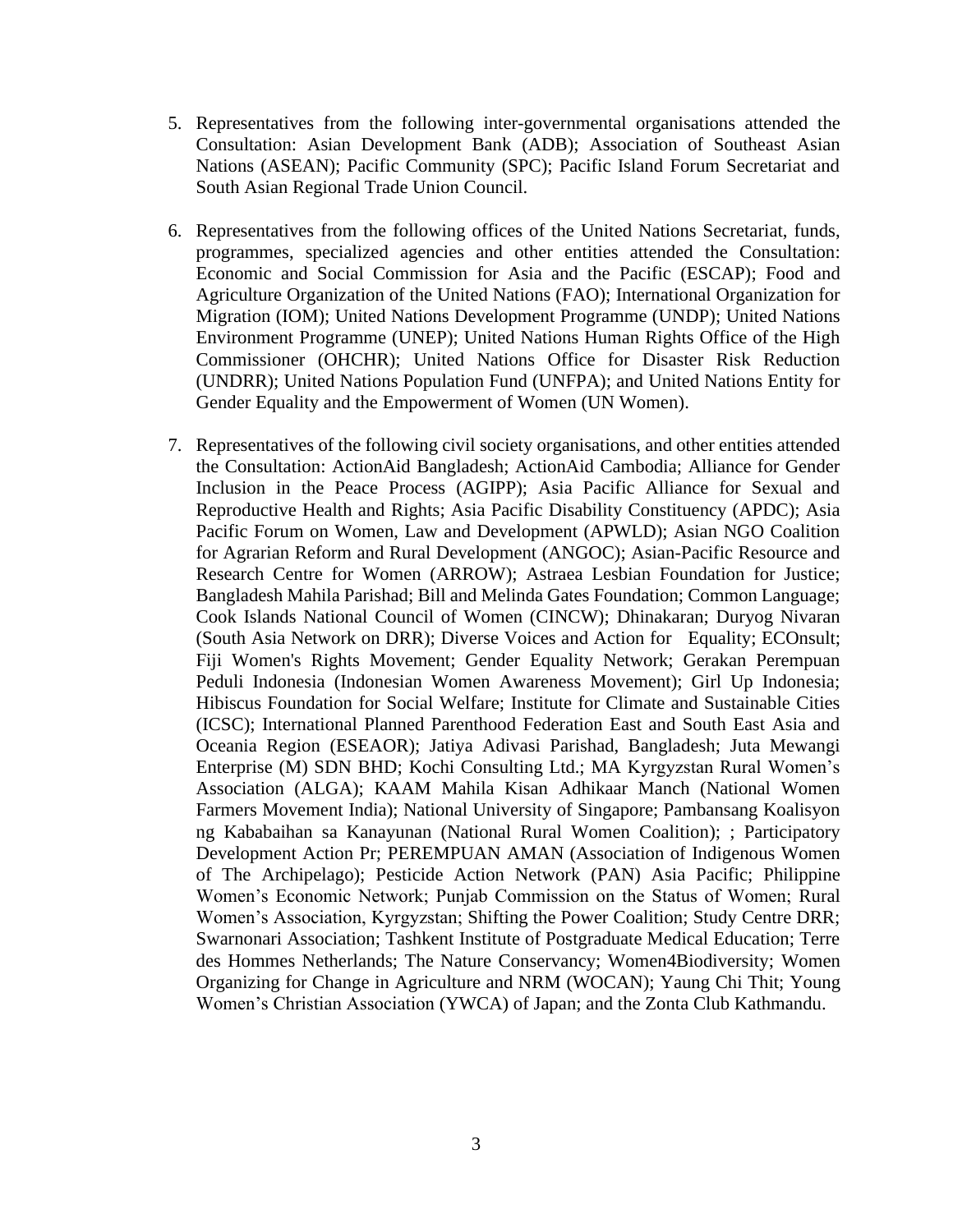# **II. Proceedings**

#### <span id="page-4-0"></span>**A. Opening of the Meeting**

- 8. Opening remarks were delivered by Mr. Kaveh Zahedi, Deputy Executive Secretary, United Nations Economic and Social Commission for Asia and the Pacific (ESCAP); Ms. Sarah Knibbs, Officer-in-Charge., United Nations Entity for Gender Equality and the Empowerment of Women Regional Office for Asia and the Pacific (UN Women); and Ms. Olga Djanaeva, Executive Director, ALGA Rural Women's Association on behalf of regional civil society actors.
- 9. Reflecting on the priority theme for the sixty-sixth session of the Commission on the Status of Women, the speakers focused on the challenges and opportunities in the Asia-Pacific region for achieving gender equality and empowering women and girls in the context of climate change, environment and disaster risk reduction. They recognized the issues that impact women and girls, including women's leadership and stewardship in the areas of natural resource management and environmental conservation, the water-food-climate nexus, loss of livelihoods and relevant (social and physical) infrastructural support, sexual and reproductive health and rights, girls' education as well as other relevant dimensions such as data collection, youth engagement and grassroots solutions for climate change and disaster risk reduction. The speakers also highlighted possible areas for joint policy and programmatic interventions and ways to enhance collaboration in the implementation of the different frameworks in the region.

#### <span id="page-4-1"></span>**B. Session 1: Understanding the gendered impacts of climate change, environment degradation and disaster risk reduction**

- 10. Discussions in Session 1 entitled "Understanding the gendered impacts of climate change, environment degradation and disasters" were facilitated by Ms. Cai Cai, Chief, Gender Equality and Social Inclusion Section, Social Development Division, ESCAP. The introductory presentation was delivered by Ms. Sonia Akter, Assistant Professor, Lee Kuan Yew School of Public Policy, National University of Singapore. A panel constituting Mr. Gerelt-Od Enkhbaatar, Statistician, Policy and Cooperation Department, National Statistics Office of Mongolia; Ms. Subhalakshmi Nandi, Senior Programme Officer Global Policy Advocacy and Gender Equality, Bill and Melinda Gates Foundation; and Ms. Noelene Nabulivou, Executive Director, Diverse Voices and Action for Equality informed the discussions.
- 11. The panellists provided an overview of the key drivers of the disproportionate impact of climate change on women and girls, including through cultural norms, division of labour, higher poverty rates, lack of assets and land ownership, lack of access to education, sexual and reproductive health needs and gender-based violence. The need to shift gender norms on unpaid work and to redistribute the work equally between men and women was further highlighted as a key step towards achieving equality.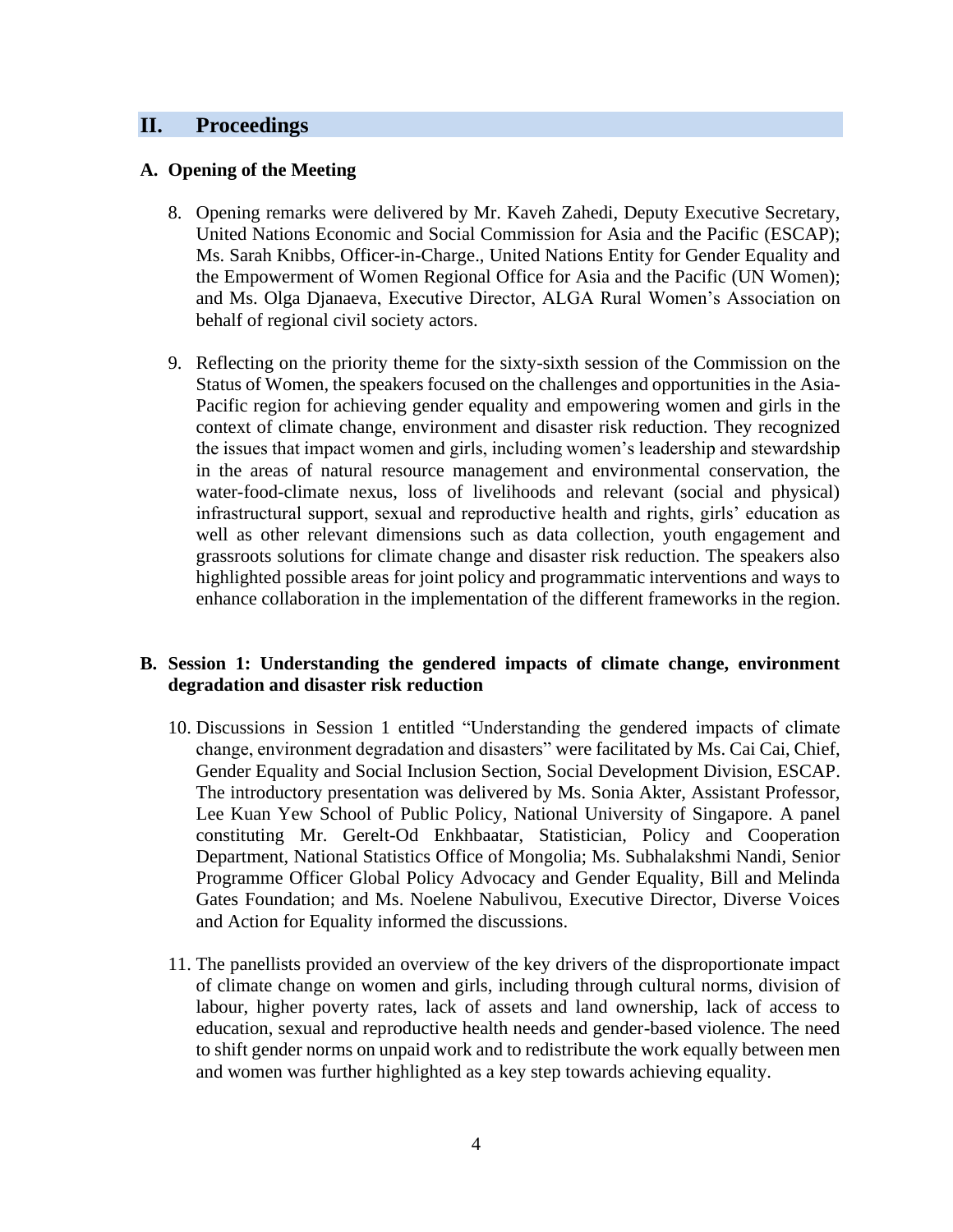- 12. The panellists stressed the need for increased investments in data collection and evidence generation, to fully understand the gendered impacts of climate change and disasters. The unique and specific data collection methods required for gendered data collection were noted, including the need for additional funding and increased technical assistance.
- 13. The importance of amplifying the voice and representation of those most affected by climate change in policy discussions and decision making, to enable policies to be gender-responsive, was highlighted as a crucial step towards reducing gender inequalities. The panellists stressed that gender and climate justice must be brought to the forefront of our work, mainstreaming gender throughout economic recovery efforts and adopting a whole of society approach. The panellists further underscored the need for governments to commit to adequate climate financing and to secure institutional capacity.
- 14. Following the panel discussion, government representatives reflected on the vulnerability of many countries in the region to the impacts of climate change, especially Small Island Developing States. Representatives recognized that women are amongst the groups most impacted by climate change and disasters. Some of the reasons for this disproportionate vulnerability highlighted by representatives included, high rates of poverty, high participation in agriculture, and responsibilities for unpaid care and domestic work. Representatives noted the increase of gender-based violence and the lack of access to sexual and reproductive health services following disasters.
- 15. Representatives shared their national action plans and progress achieved so far in addressing the gendered impacts of climate change, environment degradation and disasters. They showcased efforts targeted to restoring women's livelihoods following disasters, including funding for women's micro, small, and medium enterprises. Representatives shared programmes aimed at increasing women's capacities to adapt to the changing environment. Programmes to reduce gender-based violence following disasters and increase access to support services, as well as increasing access to sexual and reproductive health services were also highlighted. Efforts to integrate genderresponsive budgeting into climate responses and to work closely with women's organizations were also shared by representatives.
- 16. Representatives highlighted the need to further advance gender mainstreaming in climate change responses, including through financing, technical and technological support from the international community. Representatives called attention to the need for better coordination between all sectors and stakeholders in interventions. The need for development and social protection schemes to pull more women out of poverty and support broader development, thereby reducing women's vulnerability, was also emphasized by representatives.
- 17. Representatives of civil society organisations highlighted the importance of recognizing the varying capacities of women and girls and the specific vulnerabilities that they face, based on their age, ethnicity, marital and socioeconomic status and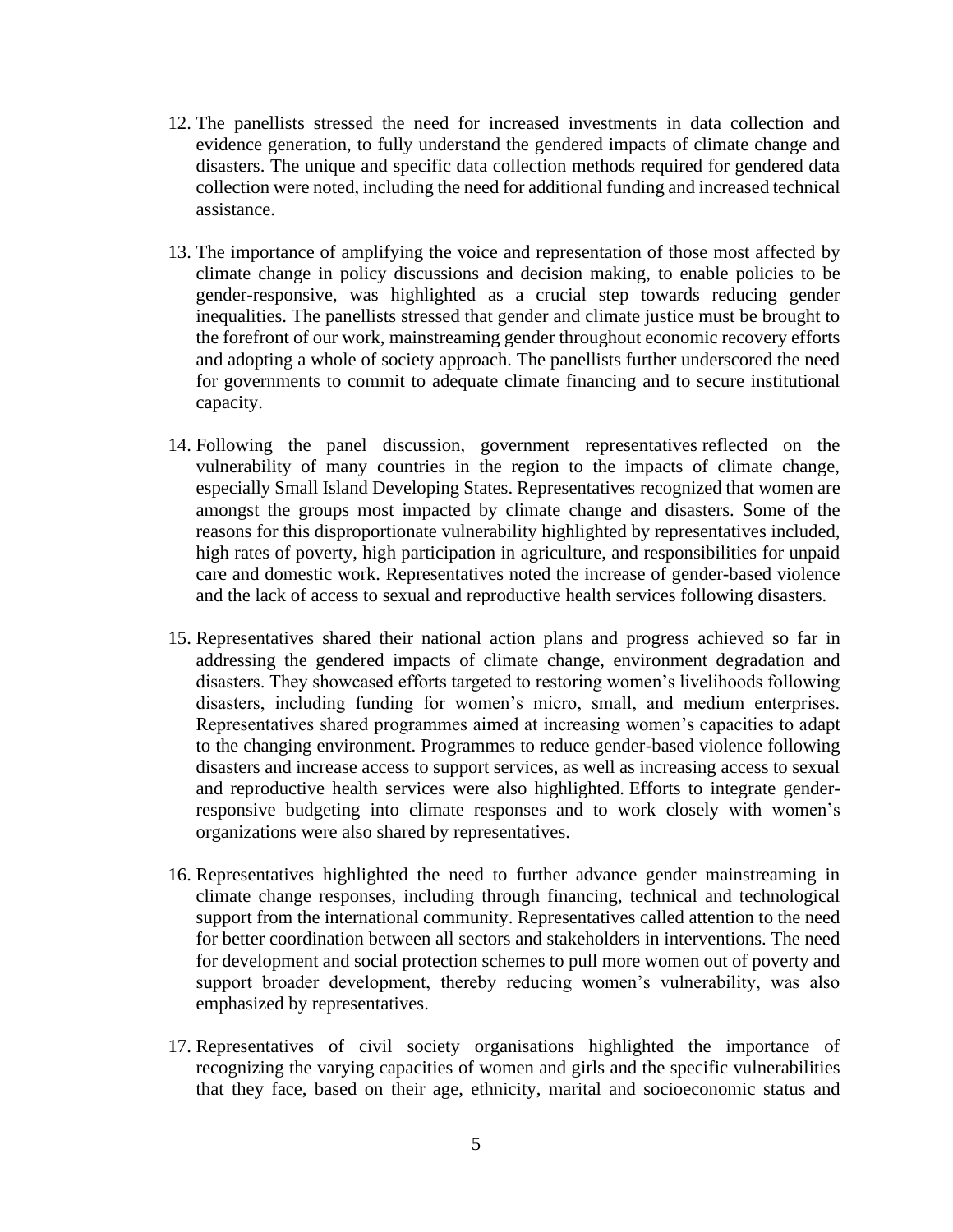educational level and/or sexual orientation, gender identity. They noted women's lack of access, control and ownership of land as further increasing their vulnerability to climate change and disasters. The need to close data gaps was emphasised as necessary to understanding and responding to the gendered impacts of climate change. Representatives called for further gender mainstreaming in budgets and prioritising gender specific needs, including sexual and reproductive health. Women's role as agents of change was emphasized, noting the significance of the role of women in biodiversity conservation and the need to increase women's participation in the fields of science, technology, engineering and mathematics.

18. A representative from IOM emphasised the importance of addressing human mobility in the context of climate change and disasters. The representative noted the need for data and analysis to understand the gendered impacts of climate change and disaster related migration.

#### <span id="page-6-0"></span>**C. Session 2: Regional and national gender-transformative policies on climate change, environment and disaster risk reduction**

- 19. Session 2 entitled "Regional and national gender-transformative policies on climate change, environment and disaster risk reduction" was facilitated by Ms. Szilvia Lehel, Gender and Climate Finance Specialist, Bangkok Regional Hub, UNDP and Ms. Maria Holtsberg, Regional Advisor Humanitarian Action and Disaster Risk Reduction, UN Women Regional Office for Asia and the Pacific. The introductory presentation was delivered by Ms. Sabra Ibrahim Noordeen, the Maldives Special Envoy on Climate Change, President's Office. The session included a panel discussion with the following panellists: Ms. Farah Kabir, Country Director, ActionAid Bangladesh; Mr. Le Quang Tuan, Viet Nam Disaster Management Authority (VNDMA); and Ms. Zonibel Woods, Senior Social Development Specialist, Asian Development Bank.
- 20. The panel discussion focused on the catalytic role of gender-responsive policies in driving climate ambition and advancing resilient and sustainable development. The panel highlighted key progress achieved in the region, including increased representation in decision-making, integration of gender considerations in national climate and disaster risk reduction and management policies, and improving recognition of the importance of gender-responsive climate finance. Panellists, however, identified persistent challenges in enabling gender-responsive action, in particular the lack of data to monitor and evaluate gender outcomes across policies, limited investments for women's empowerment, and the continuing prevalence of harmful gender norms.
- 21. Panellists called for a renewed commitment to a whole-of-society approach to meet existing agreements on gender equality including the Beijing Declaration and Platform for Action to address inequalities and accelerate integrated action. Panellists underscored the need for greater accountability to women and the most marginalised sectors and emphasized the importance of sustained financial and technical support to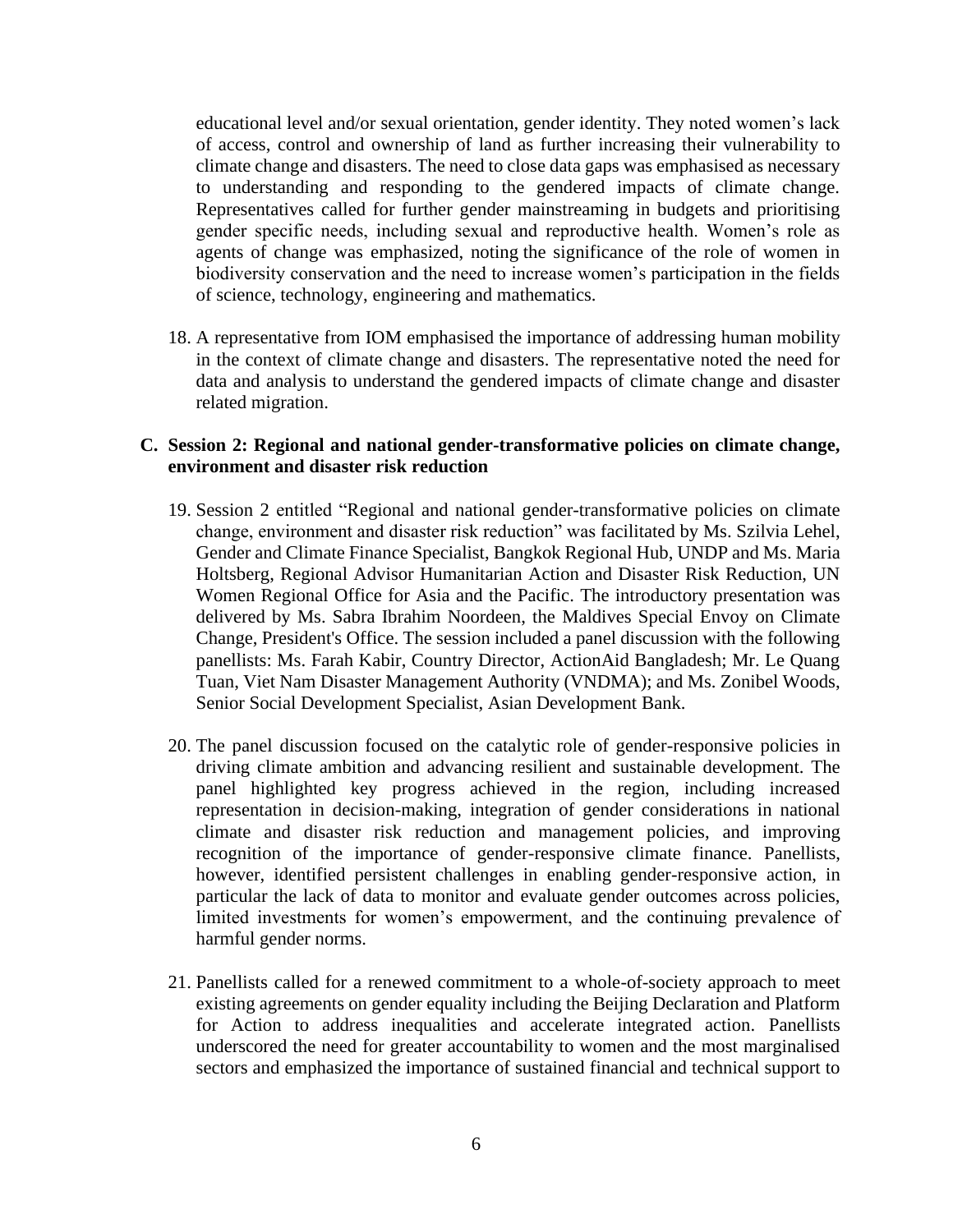enable the development and implementation of gender-responsive policies and programmes, including by public, multilateral and private actors.

- 22. Following the panel discussion, government representatives shared information on their respective countries' climate, disaster risk management and environment policies that supported gender equality and promoted women's empowerment. The good practices shared included mainstreaming of gender equality in national and subnational strategies and guidelines such as nationally determined contributions, circular economy and disaster risk management plans; utilisation of synergetic approaches across thematic areas including, agriculture, forestry, water resources management, etc.; establishment of technical working groups and coordination mechanisms on gender equality and climate change; undertaking institutional capacity development using gender-responsive programming and gender-responsive budgeting; inclusive data collection and use of statistics and spatial data in decision making; establishment of gender-responsive monitoring plans; and forging partnerships with women's organizations, civil society organizations, and faith-based organizations.
- 23. Government representatives also made recommendations to further promote women's leadership and policy roles within climate decision-making, especially at local levels, Representatives noted that whole-of-society approaches, which encompass synergies between related stakeholders, are needed to ensure resource mobilisation for effective implementation, monitoring and evaluation.
- 24. Representatives of academia and civil society organizations made recommendations to enable more gender-responsive policy processes, in particular, supporting local women farmers and grassroots organizations to collaborate in the region and respond to the needs of women from rural communities by enabling meaningful engagement in decision-making and setting up regional platforms; establishing synergies across policies; and systematically monitoring multilateral environmental agreements such as the United Nations Framework Convention on Climate Change, United Nations Convention to Combat Desertification and Convention on Biological Diversity. A suggestion was made to ensure that a gender-lens is incorporated into the upcoming negotiations and implementation of the post-2020 Global Biodiversity Framework. Representatives further suggested developing gender-sensitive policy and programme evaluations and accountability mechanisms, while ensuring gender responsiveness in new funds and policies through the integration of gender into results frameworks and disbursement processes.

#### <span id="page-7-0"></span>**D. Session 3: Women as actors of climate change, environment management and disaster risk reduction**

25. Session 3 entitled "Women as actors of climate change, environment management and disaster risk reduction" was facilitated by Mr. Mozaharul Alam, Regional Coordinator, Climate Change Programme, UNEP, and Ms. Branwen Millar, Gender Advisor, UNDRR. The session included an overview presentation from Ms. Chandni Joshi, Chair, Women-Friendly Disaster Management, Nepal, and a panel discussion with Ms.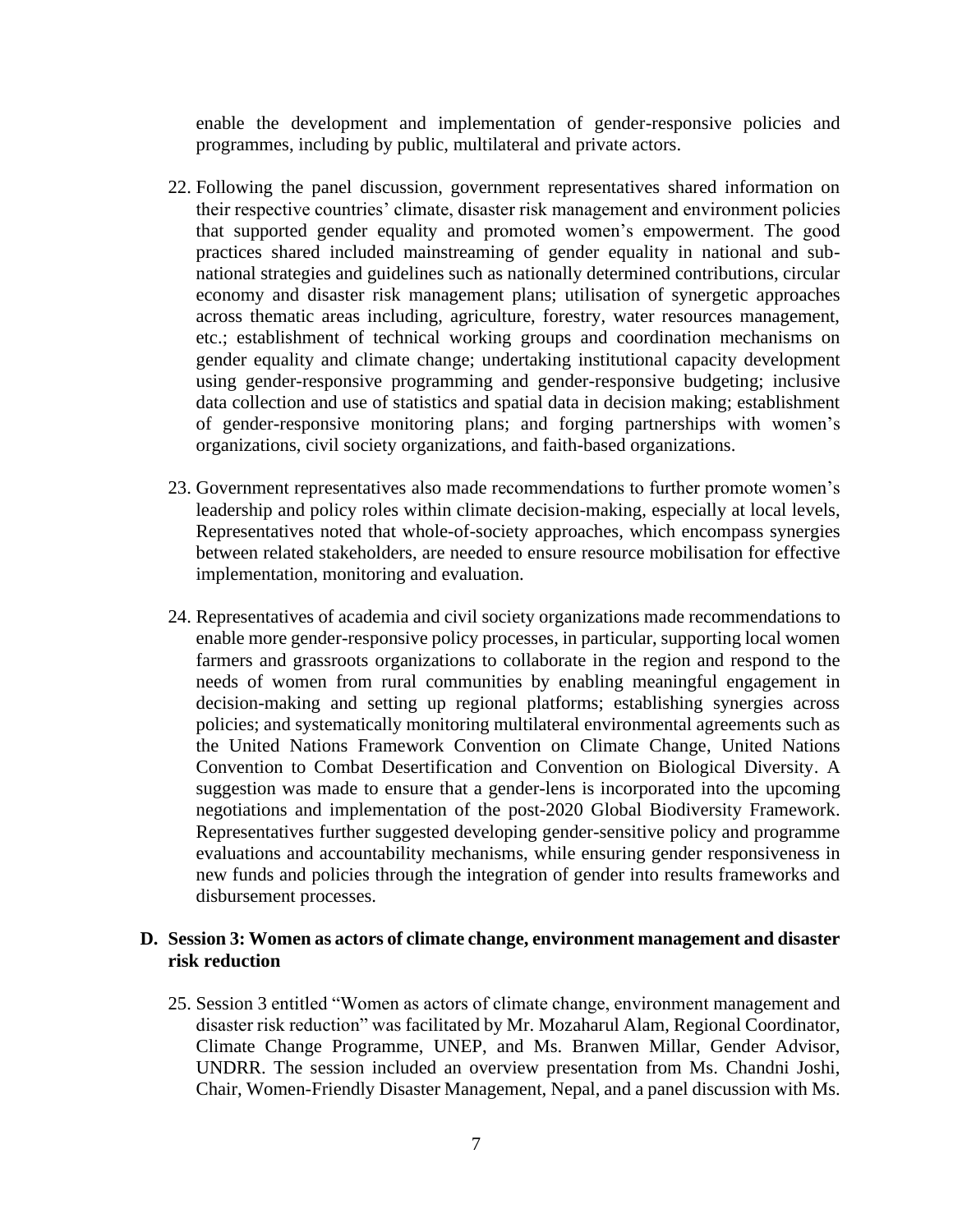Sharon Bhagwan-Rolls, Regional Manager, Shifting the Power Coalition, Fiji; Mr. Van Anh, Head of CHIASE, Viet Nam, and Mr. Miguel Musngi, Senior Officer, Poverty Eradication and Gender Division, ASEAN.

- 26. The panel recognised that across the Asia-Pacific region, women are at the forefront of climate change action, biodiversity conservation and reducing disaster risk. More needs to be done to value, promote and amplify women's voices, agency, participation and leadership, particularly in decision-making. Despite the adverse impacts of climate change, environmental degradation, and extreme weather events and disasters on women, women are not adequately represented in policy and decision-making processes.
- 27. The panel highlighted the need for the full and equal participation and leadership of women at all levels of climate change, environmental and disaster risk reduction governance; as well as in the design, management, resourcing and implementation of gender-responsive disaster risk reduction, climate change and environmental policies, plans and programmes. The panel recognised that women's diverse knowledge, skills and capacities need to be supported, invested in and utilised to achieve these aims.
- 28. The panel also shared good practices, including timely communication with government agencies on the needs of women community members following a disaster; women-led early warning systems in the Pacific that use appropriate and accessible technology to share information in real time and collect information from women, building the capacities of young women; programmes supporting rural women to access finance and renewable technology; and the policy and programmatic approaches to promote women's voices and engagement in the peace and security agenda with disaster risk reduction.
- 29. The panel highlighted several further actions needed, including greater political representation from women in local and national politics, upholding commitments in line with human rights obligations; recognising and accounting for women's contributions; sharing and learning from women's groups; and allocating significant human and financial resources to women's organisations, including securing women's access to finance and renewable technologies.
- 30. Government representatives echoed the points raised during the panel discussion, reaffirming their commitment to support women's leadership across the region, as well as showcasing some of their countries' policies and initiatives. They underscored the need to invest in building the capacity of women and bringing them to the forefront of policy discussions. The importance of gender-responsive climate financing was underlined by representatives, noting donors and funding organisations should take the necessary steps to support this process. Representatives further noted that women entrepreneurs should be supported in green business and sustainable energy.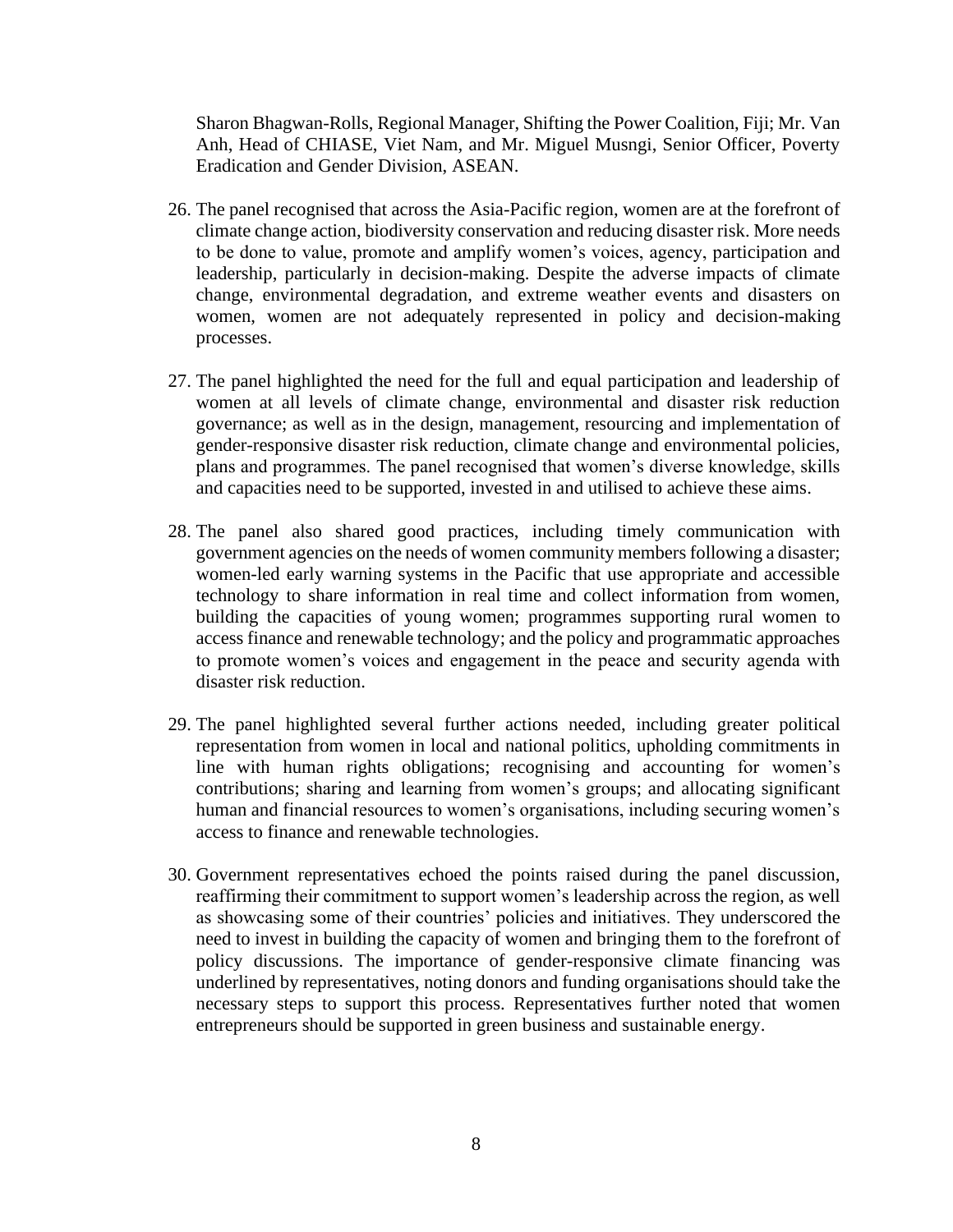- 31. A government representative underlined the importance of acknowledging traditional owners of land and that all sections of society should be represented in leadership. The substantial vulnerability of Small Island Developing States (SIDS) was noted and representatives highlighted the need to invest in capacity building for transformative leadership amongst women in SIDS to build communities' resilience to climate change. Representatives stressed the need to bring marginalized and vulnerable groups to the forefront of decision-making processes and to promote the voices of women working at the grassroots level. A representative highlighted that climate change is not only a scientific and technological issue but also an economic and social one. Due to the necessity of a global, multinational response to these issues, a call was made for a renewed commitment to multilateralism.
- 32. Civil society representatives stressed that climate risks need to be assessed from a gender perspective and women's voices heard in all their diversity, while climate financing benefits need to be equitably shared. The representatives emphasized the role of young women, girls and gender diverse youth, especially indigenous communities as well as the intersection of vulnerability and marginalization. A representative highlighted the need for accessible mental health structures targeted at women in the context of disaster mitigation and adaptation, access to education and the reduction of girl dropouts in the context of climate change. Another representative noted the challenge in improving sexual and reproductive health and reproductive rights stem from, inter alia, women's social and economic marginalization, citing this as one of the least prioritized issues in humanitarian settings. Regarding women's role in agriculture and rural areas, the linkages between the environmental discussion and biodiversity, energy and agriculture were highlighted as becoming increasingly important. Governments were urged to phase out certain poisonous pesticides and to assist farmers, especially women farmers, to shift to agroecology to increase climate resilience and biodiversity Another representative urged governments and civil society to acknowledge the significant role of women farmers and create more safe spaces for young feminist actors.
- 33. A representative from OHCHR underlined that many women, including indigenous women, possess the knowledge and skills needed for effective action and have taken action to protect the environment and human rights from environmental harm and climate impacts despite the increasing and significant risks. The representative called for the respect, protection and fulfilment of the human rights of women environmental human rights defenders, who are at particular risk in the region.

#### <span id="page-9-0"></span>**E. Closing of the Meeting**

34. Dr. Srinivas Tata, Director, Social Development Division, ESCAP, and Ms. Sarah Knibbs, Officer-in-Charge, UN Women Regional Office for Asia and the Pacific, facilitated the final session on review of recommendations and delivered the closing remarks.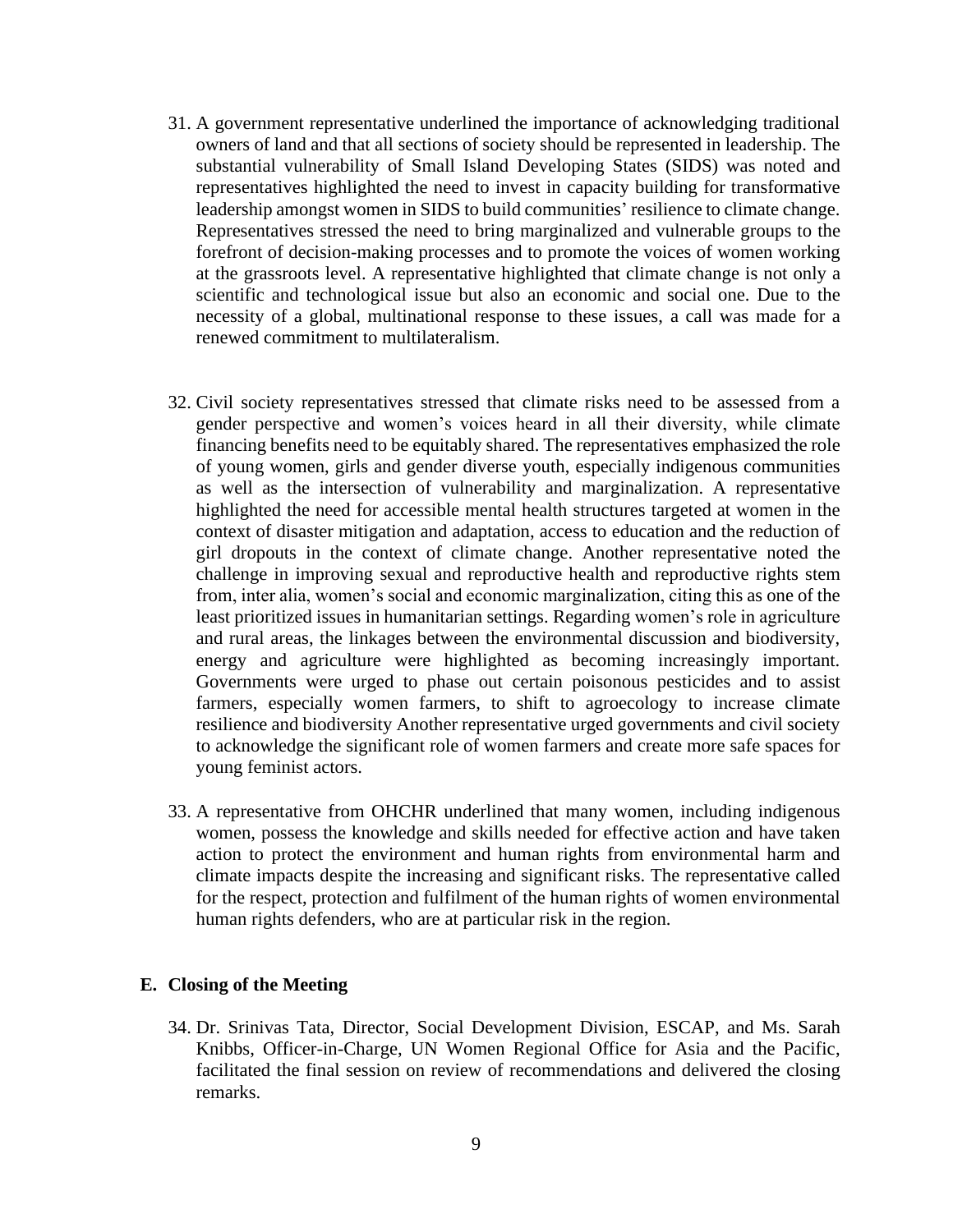35. They expressed appreciation to member States and all stakeholders for their active participation. They further expressed hope that governments will use the ideas shared in the consultation to further integrate the rights, needs and priorities of women into climate change, environment and disaster risk reduction policies, and to inform their contributions to CSW66.

# <span id="page-10-0"></span>**III. Recommendations**

36. Based upon the discussion and taking into consideration the importance of achieving gender equality and promoting the empowerment of women and girls in the context of climate change, environmental management, and disaster risk reduction in the Asia-Pacific region, the participants of the Asia-Pacific Regional Consultation identified the following recommendations on the priority theme of the sixty-sixth session of the Commission on the Status of Women:

#### <span id="page-10-1"></span>**A. Strengthen the linkage between gender, climate change, environment, and disaster risk reduction interventions (policy and programmatic) and broader social, economic, cultural and political frameworks**

- 1. Promote an intersectional lens in national and local disaster risk reduction strategies, national climate change frameworks, and other national policies, acknowledging the factors - including class, race, ethnicity, sex, sexual orientation, gender identity, age, disability, migration status and geographical location - that influence the differentiated impacts of climate and disaster risks experienced by population groups in vulnerable situations and locations, especially Small Island Developing States.
- 2. Ensure climate change adaptation and disaster risk reduction is linked to broader social, economic, cultural and political frameworks in order to ensure gender-responsive and inclusive action.
- 3. Recognize the need for cross-sectoral, coordinated action to address the diverse and gendered challenges of human mobility in the context of disasters and climate change, and to integrate the migration, environment and climate change nexus in polices and frameworks at all levels, drawing linkages across global processes including the International Migration Review Forum, COP 27, the Global Platform for Disaster Risk Reduction and the mid-term review of the Sendai Framework for DRR.
- 4. Recognize the role of women's unpaid care and domestic work, including its exacerbation when having to respond to the impacts of climate change, environmental degradation and disasters, through the creation of policies that value, reward, reduce and redistribute unpaid care and domestic work and ensure the participation of unpaid care and domestic workers in policy dialogues.
- 5. Recognize and support the role of women in sustainable resource governance and biodiversity conservation, and value their knowledge in contributing to climate change, environment and disaster risk reduction interventions.
- 6. Noting the impact of climate change and disasters on women's health and well-being, ensure that health systems, including the health workforce, are strengthened to ensure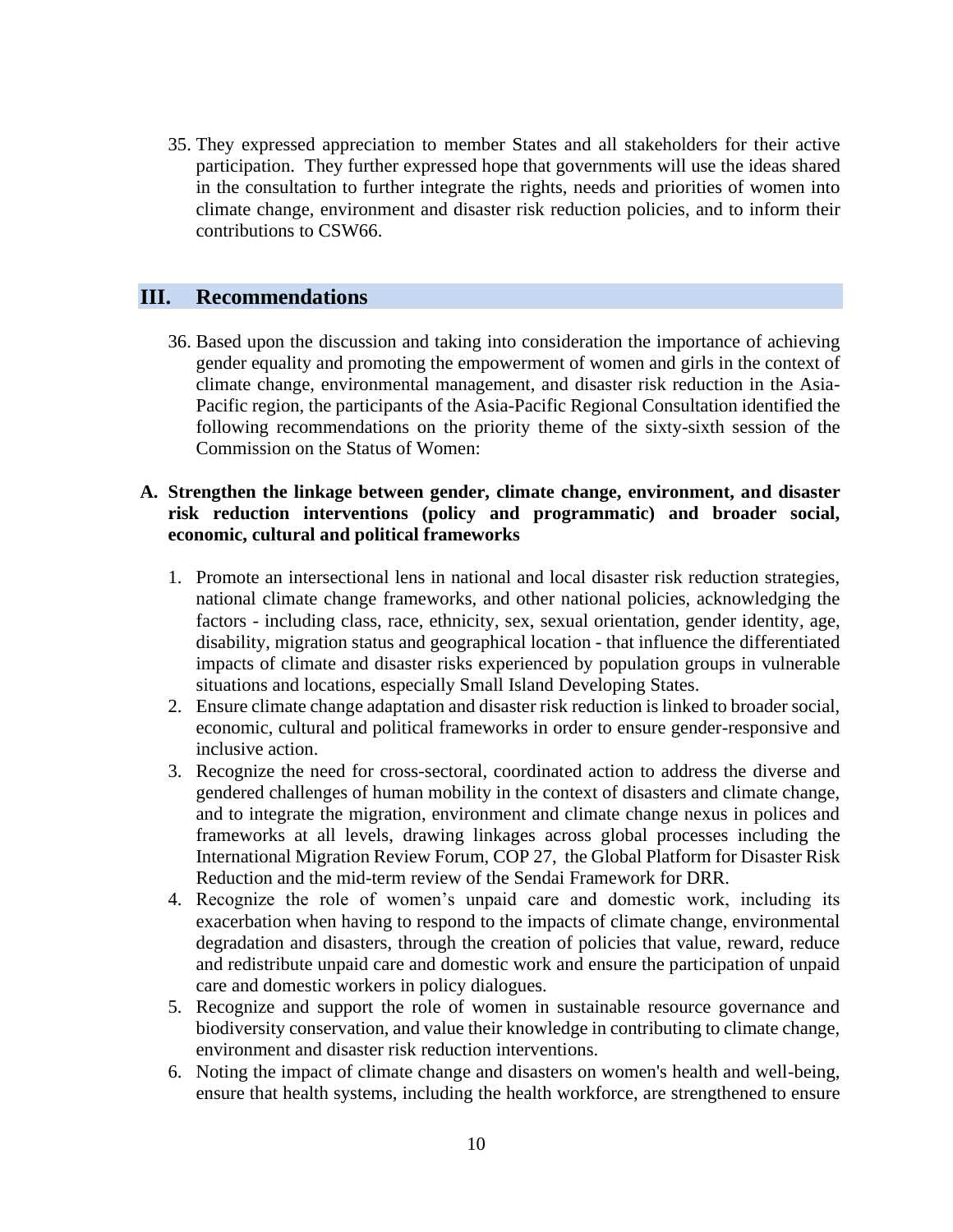access to and availability of sexual and reproductive health services as well as mental health and psychosocial support during and after disasters.

- 7. Recognize the importance of women's advancement and participation in the workforce in science, technology, engineering and mathematics sectors, to have meaningful participation in the implementation of solutions and designs for climate change, environment and disaster risk reduction interventions.
- 8. Ensure that policies and programmes to address climate change, environmental degradation and disasters promote and protect human rights related to gender equality, including reproductive rights, in line with the Programme of Action of the International Conference on Population and Development and Beijing Platform for Action.
- 9. Ensure voice and meaningful representation of women in all their diversity in policy and decision-making processes. Build collaboration between women's and youth organizations, organizations representing persons with disabilities and older persons, indigenous groups and environmental rights groups, including those at the grassroots and community level, to work with States in policy design and monitoring.
- 10. Strengthen the technical capacity of sub-national mechanisms for inclusive and genderresponsive action to address climate change, environment degradation and disaster risk reduction to promote women's equality and empowerment.
- 11. Recognise that in many contexts women are reliant upon natural resources for financial security, which is impacted directly by climate change and disasters, requiring anticipatory instruments such as forecast-based financing mechanisms and shockresponsive social safety nets that are based on a thorough assessment of existing gender inequalities, as well as investment in alternative income generation and financial stability.
- 12. Noting that because decreased access to resources and income may have a direct impact on access to essential services and education for women and girls - reinforcing cycles of poverty, gender-based violence and harmful practices including child marriage policies and programmes which span all sectors and services are critical.
- 13. Ensure investment in and support the development of women and girls in achieving economic autonomy to guarantee stronger capacity and resilience.
- 14. Ensure and expand commitment to adequate gender and climate justice financing by governments and stakeholders, including mechanisms to address loss and damage.

# <span id="page-11-0"></span>**B. Improve data availability on the gendered risks and impacts of climate change, environment degradation, and disasters to enhance inclusive and gender responsive policy development and programming**

- 15. Expand data collection and analysis of sex, age and disability-disaggregated data to understand the impacts of climate change and disasters, using quantitative and qualitative methods to understand the lived experiences of women and other affected populations, to inform evidence-based action. Strengthen data literacy and analysis in areas of existing gender inequalities, such as unpaid care work, sexual and reproductive health, gender-based violence and harmful practices including child marriage, access to resources and migration.
- 16. Ensure national and local disaster risk reduction strategies, national climate change adaptation plans, and other national policies and programmes for sustainable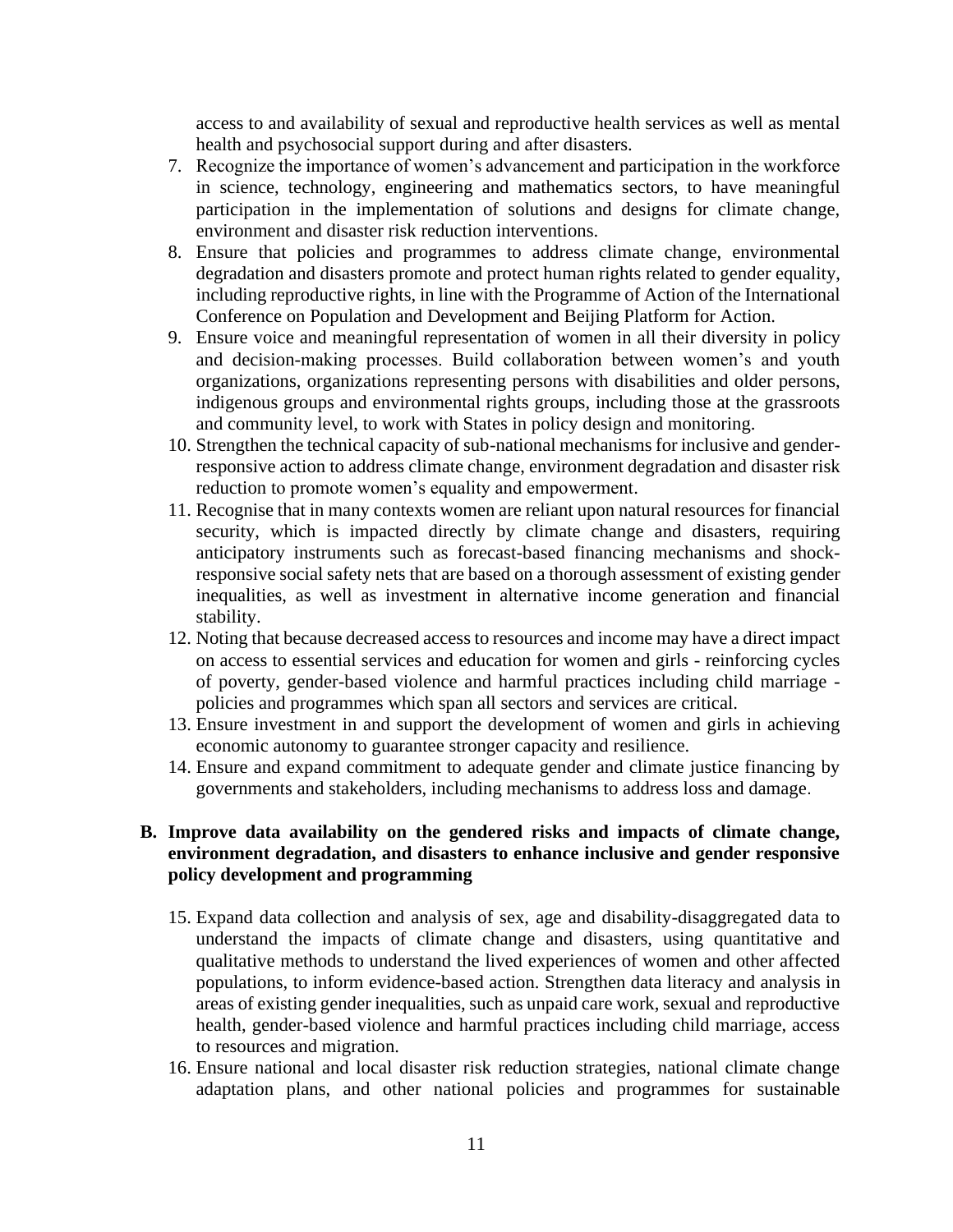development include indicators to monitor the impacts on women's equality and empowerment.

- 17. Promote collaboration between women's ministries, ministries of health and the ministries that govern climate change, disaster risk management and environmental management by sharing responsibility for data collection and reporting between the ministries.
- 18. Continue to promote and support increased capacity to collect, analyse and use data to inform policies and programmes and to reduce disaster risk.

#### <span id="page-12-0"></span>**C. Demonstrate strong political commitment by carrying out concrete actions guided by the acknowledgement of the rights, needs and priorities of women and marginalized groups.**

- 19. Utilise a gender-responsive and intersectional approach to the policy process by guaranteeing the meaningful and sustained engagement of feminist, women-led, and youth-led networks and organisations, including indigenous women environmental defenders and grassroots communities across all levels of decision-making through bottom-up approaches.
- 20. Transform harmful gender norms by promoting women's leadership in climate action, disaster risk reduction, environmental conservation and sustainable use of biodiversity while institutionalizing policy changes aimed at renegotiating gender roles and facilitating shifts in behaviours and attitudes.
- 21. Strengthen policy coherence and the integration of gender and human rights across development, climate, disaster risk reduction, economic development and environmental policies established by gender frameworks and/or action plans of Multilateral Environmental Agreements (MEAs) to operationalise the humanitariandevelopment- and peace nexus and address multiple and intersecting inequalities, raise climate ambition, and strengthen accountability to women and the most disadvantaged sectors. Policies to consider in this context include the Nationally Determined Contributions (NDCs), National Adaptation Plans (NAP)s, National Biodiversity Strategies and Action Plans (NBSAPs) and Disaster Risk Reduction Plans.
- 22. Ensure evidence-driven decision-making informed by gender data and anchored in the intersectional analysis of compounding risks due to the worsening impacts of the COVID-19 pandemic; climate change; disasters; environmental degradation on critical sectors including food, agriculture, water and sanitation, energy; and on gender equality.
- 23. Mobilize adequate financial and human resources to drive risk-informed development and implement gender-responsive climate and environmental action. This involves increasing the quantity and quality of public and private climate, environmental, and disaster risk financing; enhancing accountability mechanisms for financial institutions; elevating climate financing as a core gender equality issue; improving the genderresponsiveness of multilateral climate funds' operations; and establishing mechanisms to ensure dedicated financing for women and grassroots organizations.
- 24. Ensure a whole-of-society approach through adaptable sub-national, national, and regional governance mechanisms, linking ministries (working on women affairs, energy, agriculture, environment, treasury, disaster management and health) as well as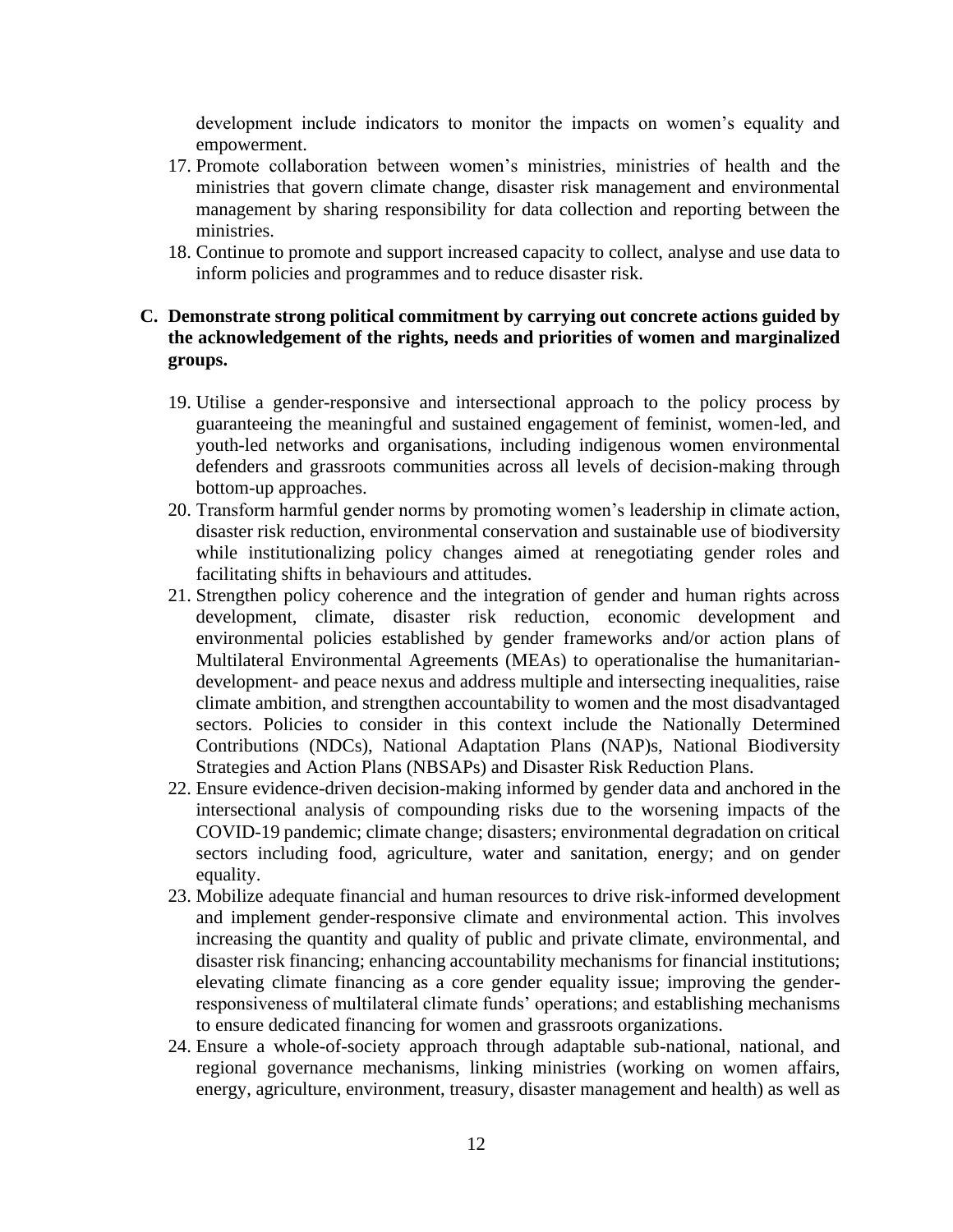by working in partnership with donors, financial institutions, and civil society organizations that operate in humanitarian, disaster, and development settings. Ensure the representation of the Women Affairs ministry in decision-making spaces related to climate, disasters and the environment.

25. Strengthen capacities on gender mainstreaming and adopt collaborative learning strategies at the regional and national level for governments and civil society to encourage synergistic actions on disaster risk reduction, climate change and sustainable development, including through the Asia-Pacific Gender Community of Practice.

#### <span id="page-13-0"></span>**D. Establish a comprehensive monitoring and accountability framework to evaluate outcomes as a result of the integration of gender equality into climate action, disaster risk management, environmental sustainability and other related sectors.**

- 26. Develop a harmonized set of gender, environment and disaster-related indicators to systematically track gender outcomes of disaster risk reduction, climate change and environmental policies.
- 27. Prioritize the collection, analysis and use of gender data to inform policy processes in the areas of disaster risk management, climate change, environment and other relevant sectors by promoting stronger engagement between national statistics offices, government ministries, civil society and other key users of data. Complement gender statistics with qualitative methods to further enhance the quality of data related to the agency and empowerment of women and other marginalized groups.
- 28. Improve the tracking and reporting of climate finance flows, and evaluate the impact on gender equality and the adaptive capacity of women, communities and at-risk groups.
- 29. Ensure that review and stocktaking exercises of international policy frameworks including the Sendai Framework for DRR, Paris Agreement, Water Action Decade 2018-2028, among others, and their respective gender action plans are genderresponsive in line with the Beijing Declaration and Platform for Action.

#### <span id="page-13-1"></span>**E. Transform social, economic, and financial systems to achieve resilient and sustainable development.**

- 30. Leverage COVID-19 recovery to build ecological sustainability, long-term resilience, and adaptive capacities of women and communities by strengthening comprehensive universal social protection mechanisms, investing in gender-responsive infrastructure, and actively supporting women's economic empowerment through mobilizing and sustaining financial resources, promoting decent work, securing land and property rights, and supporting technological and digital development.
- 31. Strengthen partnerships between governments, private sector, and local and international financing institutions to bolster innovations and gender-responsive investments that facilitate the effective implementation of national and regional climate, disaster and environmental policies and plans towards resilient, low-carbon, and sustainable development.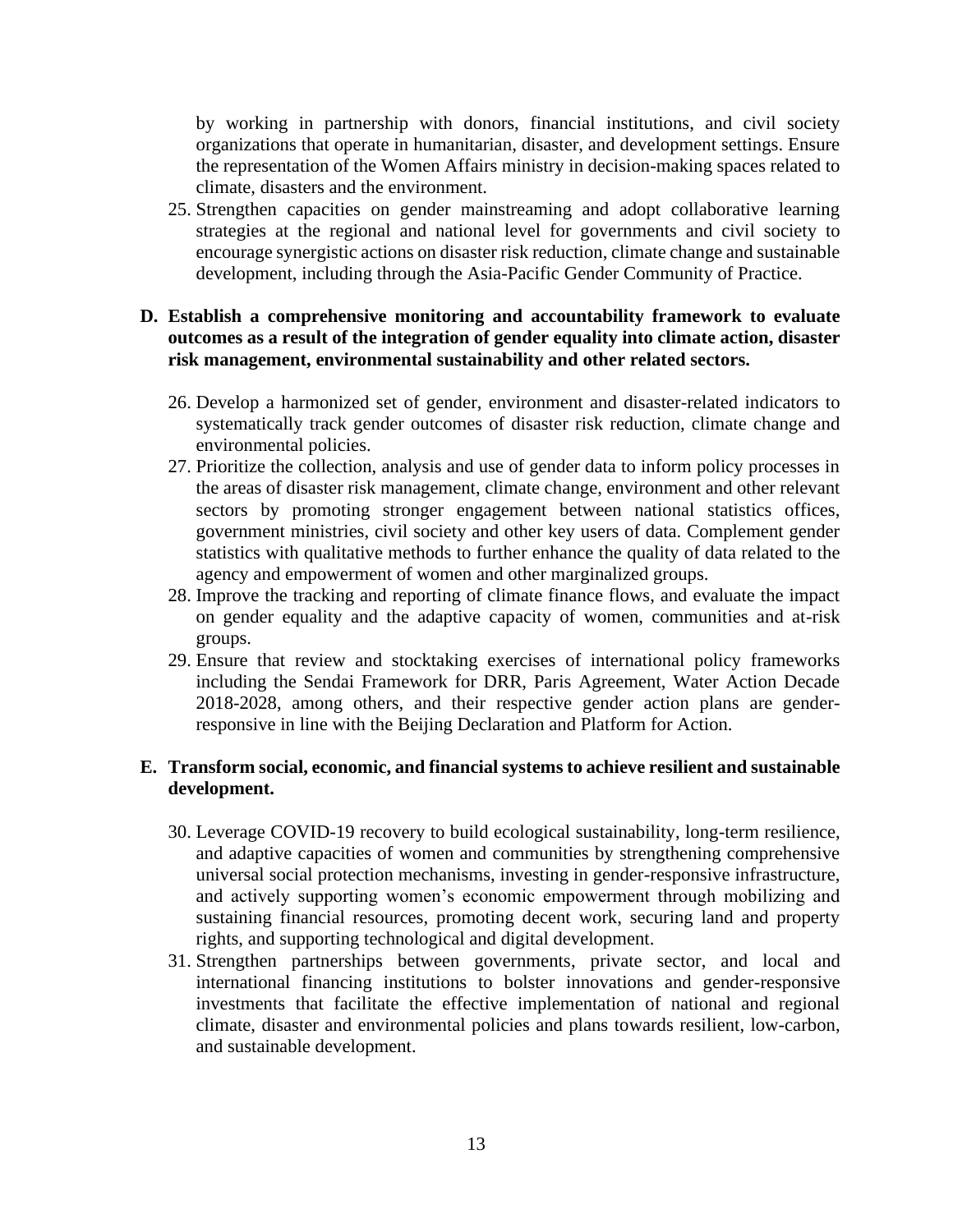32. Increase accountability through enhancing governance mechanisms and promoting a rule of law that provides protection and redress mechanisms for women and the sectors disproportionately impacted by the potential negative effects of the energy transition.

#### <span id="page-14-0"></span>**F. Value, promote and amplify women's voices, agency, participation and leadership**

- 33. Leverage the participation and influence of women in managing the conservation and sustainable use of natural resources and protection of the commons, including in conflict- and crisis-affected settings, recognising the diverse roles played by women, including as small-scale farmers, pastoralists and fishers in integrated governance, as well as indigenous and local community tenure and governance models.
- 34. Recognise and promote women's roles in biodiversity conservation and sustainable agri-food systems by developing policies and programmes that foster rural women's economic empowerment and access and control over productive resources and enables their engagement in sustainable food production that restores biodiversity, regenerates the agroecosystem, and provides resilience against climate change and other disaster risks.
- 35. Promote and protect the rights of women environmental human rights defenders and ensure that violations and abuses against them are investigated and that those responsible are held accountable in line with global and regional agreements.
- 36. Strengthen the capacity and engagement of national gender equality mechanisms at all levels with sustainable and adequate funding and promote intragovernmental coordination mechanisms that ensure the meaningful participation of gender ministries and women's organizations in the design, delivery and evaluation of all key national policy processes and programmes for risk-informed sustainable development, climate change, environmental and disaster risk governance to ensure gender mainstreaming policies and planning processes.
- 37. Engage directly with women's organizations in climate change adaptation and disaster prevention, preparedness, response and recovery as a key element of localization, and work with local women's organizations and networks to empower and strengthen their capacities as advocates and innovators, forging common spaces for interaction, dialogue and building alliances for feminist collective action.
- 38. Ensure the full, equal and meaningful participation and leadership of women at all levels of climate change, environmental and disaster risk reduction governance, including in national institutions and delegations to the Conferences of the Parties to the Rio conventions and other decision-making forums. Take appropriate special measures, including quotas, with particular attention given to enabling the participation of young women and youth, and ensuring participation at the local level, so that women and young women are not only viewed as users of resources but as managers of resources.
- 39. Develop comparable national baselines, based on qualitative and quantitative analyses, of the involvement of women, women's organizations and gender equality mechanisms in climate, environment and disaster institutions for monitoring over time.

#### <span id="page-14-1"></span>**G. Support, invest in and utilise women's knowledge, skills and capacities**